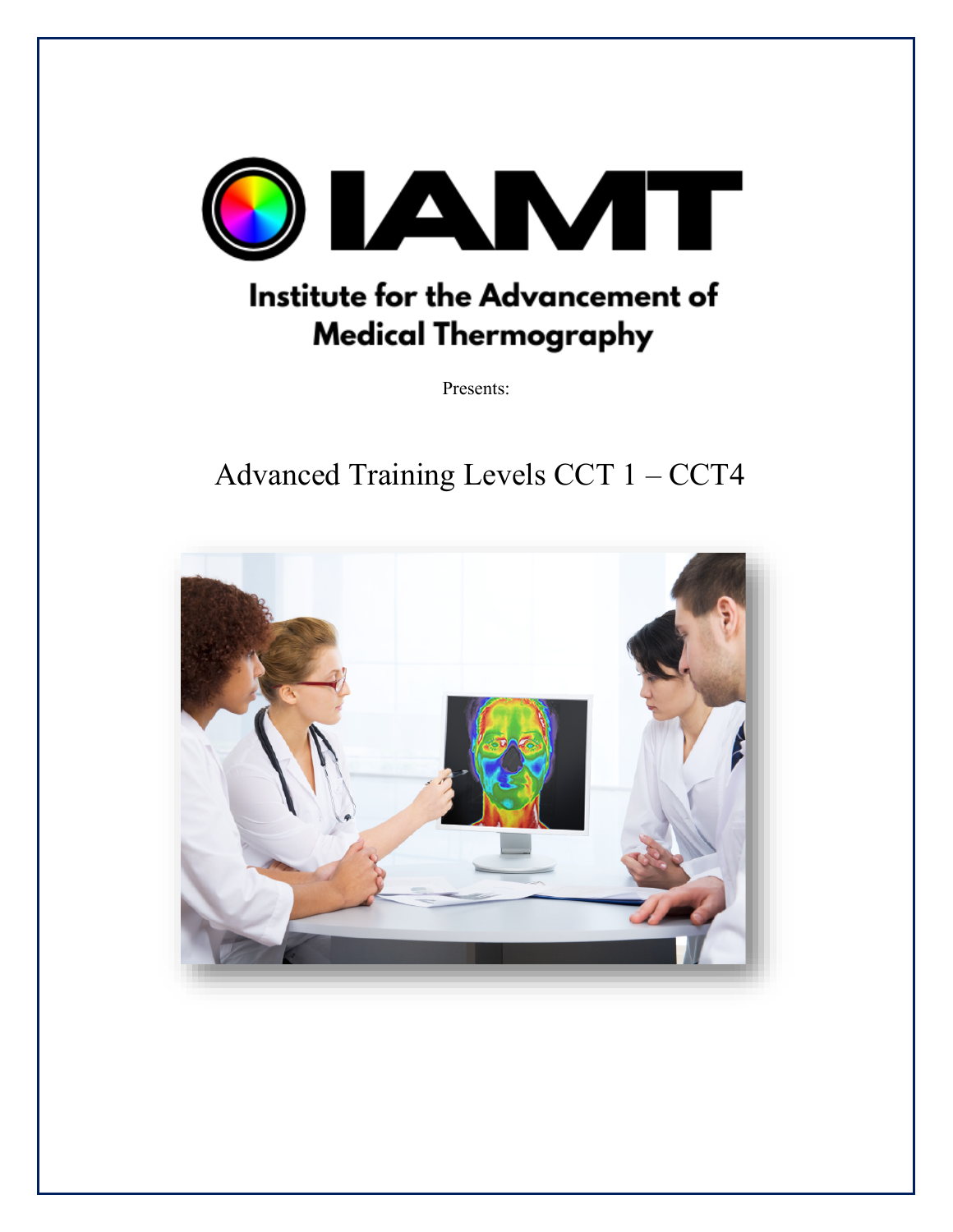# **Welcome to the World of Advanced Thermographic Imaging!**

*The IAMT is pleased to offer you advanced education to improve your imaging performance and help you become the most professional, skilled, and successful Thermographer you can be!*

If you have passed the initial  $3 - 4$ -day training course and learned how to use your camera, software and equipment, you have received your **CT – Clinical Thermographer**. After completing 25 interpreted studies, you can apply to take advanced courses called **CCT - Certified Clinical Thermographer-** courses for advanced thermal imaging education.

**These courses are only available to IAMT members.** The curriculum consists of three levels a thermographer can earn – **CCT1, CCT2, and CCT3.** 

Upon completion of each level, you will be awarded certificates and badges to display in your office, website and social media signifying that you are an elite professional with advanced training.

## **CCT Advanced Training includes written material study, videos, quizzes, hands on live imaging and final exam**

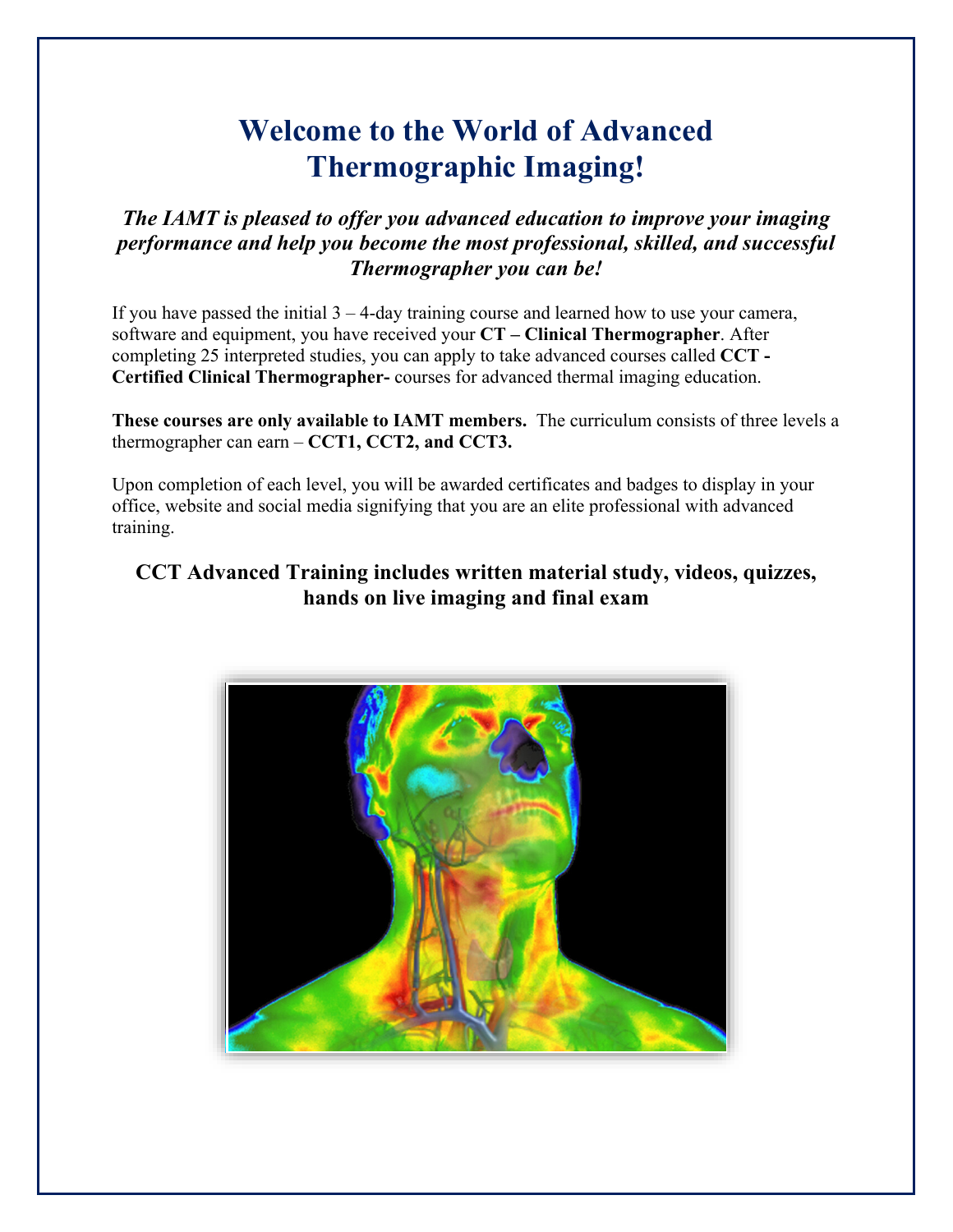## **CCT1 Advanced Concepts of Thermography: IAMT Members \$495. Starting August 4th Wednesday Afternoon 1-5 PM EST on Zoom. Full Schedule in FAQs**

## **Course Description**

A review of the basics learned in the CT course. **This curriculum is based on Total Vision Software but will be adapted to other software programs** 



# **in the future. 3 Four Hour Modules.**

- 1. Frame
- 2. Focus
- 3. Color
- 4. Zoom

5. Extra Images proficiency - hips, feet, other extra images.

- 6. Palettes and Printing
- 7. Tools
- 8. Working with clients
- 9. Advanced concepts of Thermal Imaging
- 10. Advanced concepts of Thermal Imaging II
- 11. The rules of what you can and cannot say in Thermal Imaging/FDA Compliance/what is 510K Clear etc...
- 12. HIPAA certification course. **You will be HIPAA certified during this course! (small extra charge)**
- 13. In addition to the written final exam, **you must send in 4 Full Body Studies with specific requirements for evaluation and grading to pass.**

## **Your Instructor – Kristin Burton Medical Thermography Trainer/Master Trainer**

Kristin Burton has been a Wellness Coach for the past 30 years helping her clients achieve natural



wellness and vibrant longevity. Kristin was invited to study under **Dr. Carol Chandler, DOM**, considered to be the world's foremost Medical Thermographer and Interpreting Physician. Kristin trained under Dr. Carol for over a decade and continues to this day! She was also certified by the **American Academy of Thermology** and awarded advanced certifications by the **International Association of Medical Thermographers.** She was also awarded "Outstanding Professional" by **Physician's Insight** Interpretations. As a result of her extensive experience training under Dr. Carol, Kristin began training new Thermographers from around the world and obtained her **Trainer and Master Trainer Certifications in 2013**. She has worked with and trained top doctors and health professionals

worldwide and is currently **the principal Thermography Instructor and Trainer for Med-Hot Thermal Imaging**.

After several years of working with Dr. Carol, Kristin founded **Central Florida Medical Thermography.** She grew her business to over 20 locations around the state of Florida in just 5 years and split her time between her business and training. She has been a member of the International Association